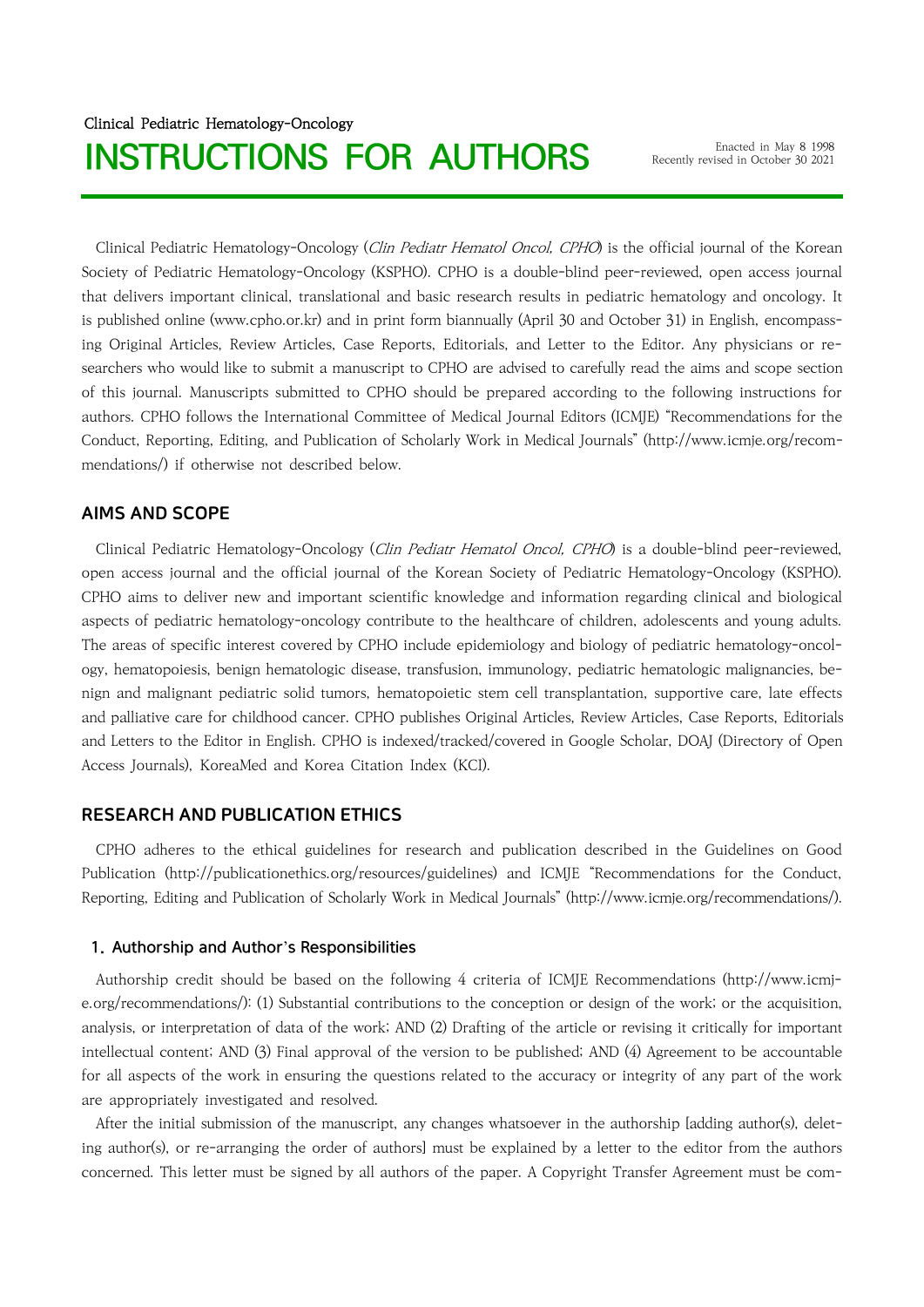pleted by every author.

The corresponding author takes primary responsibility for communicating with the journal during the manuscript submission, peer review, and publication process and typically ensures that all the journal's administrative requirements, such as providing details of authorship, ethics committee approval, and clinical trial registration documentation and gathering conflict of interest forms and statements, are properly completed, although these duties may be delegated to one or more coauthors. The corresponding author should be available throughout the submission and peer review process to respond to editorial queries and critiques of the work in a timely manner and to critiques of the work and should cooperate with any requests from the journal for data, additional information, or questions about the paper even after publication. There is no limitation on the number of authors.

Persons or institutes who contributed to the article but who do not fulfill all four criteria of authorship stated above should be regarded as a non-author contributor, and referred to in the 'Acknowledgments' section of the manuscript. The role of any non-author contributor should be written in detail. Written consent from the non-author contributor should also be provided.

## 2. Readership

 The primary readership of the journal comprises clinicians and researchers who care for children with hematologic and oncologic diseases, although we believe that members of other professional fields may also benefit from the journal.

- ∙ Researchers may obtain insight into recent clinical research in the field of pediatric hematology and oncology, as well as detailed research methods
- ∙ Clinicians in the field may obtain new information and recent developments in the care of patients
- ∙ Allied health professionals, including nurses, may obtain up-to-date information regarding the care of children with hematologic and oncologic diseases
- ∙ Medical students may achieve an understanding of recent trends in the field and learn from interesting cases
- ∙ Policy makers may gain an understanding of the results of nationwide health care policies for children with hematologic and oncologic diseases
- ∙ The public, especially the family members of patients, may learn about recent advances in the diagnosis and treatment of relevant diseases

#### 3. Originality, Plagiarism, and Duplicate Publication

All submitted manuscripts should be original and must not have been previously published or simultaneously be under consideration for publication by other journals, Plagiarism and duplicate publication are forbidden. Fraudulent data should not be added to the manuscript. Parts of the accepted manuscript should not be duplicated in other journals without the permission of the Editorial Board.

Submitted manuscripts are screened for possible plagiarism or duplicate publication by Crossref Similarity Check (https://www.crossref.org/services/similarity-check/) which uses Turnitin's iThenticate software (http://www. ithenticate.com/). If plagiarism or duplicate publication is detected, the manuscript may be rejected, and the authors may incur other penalties.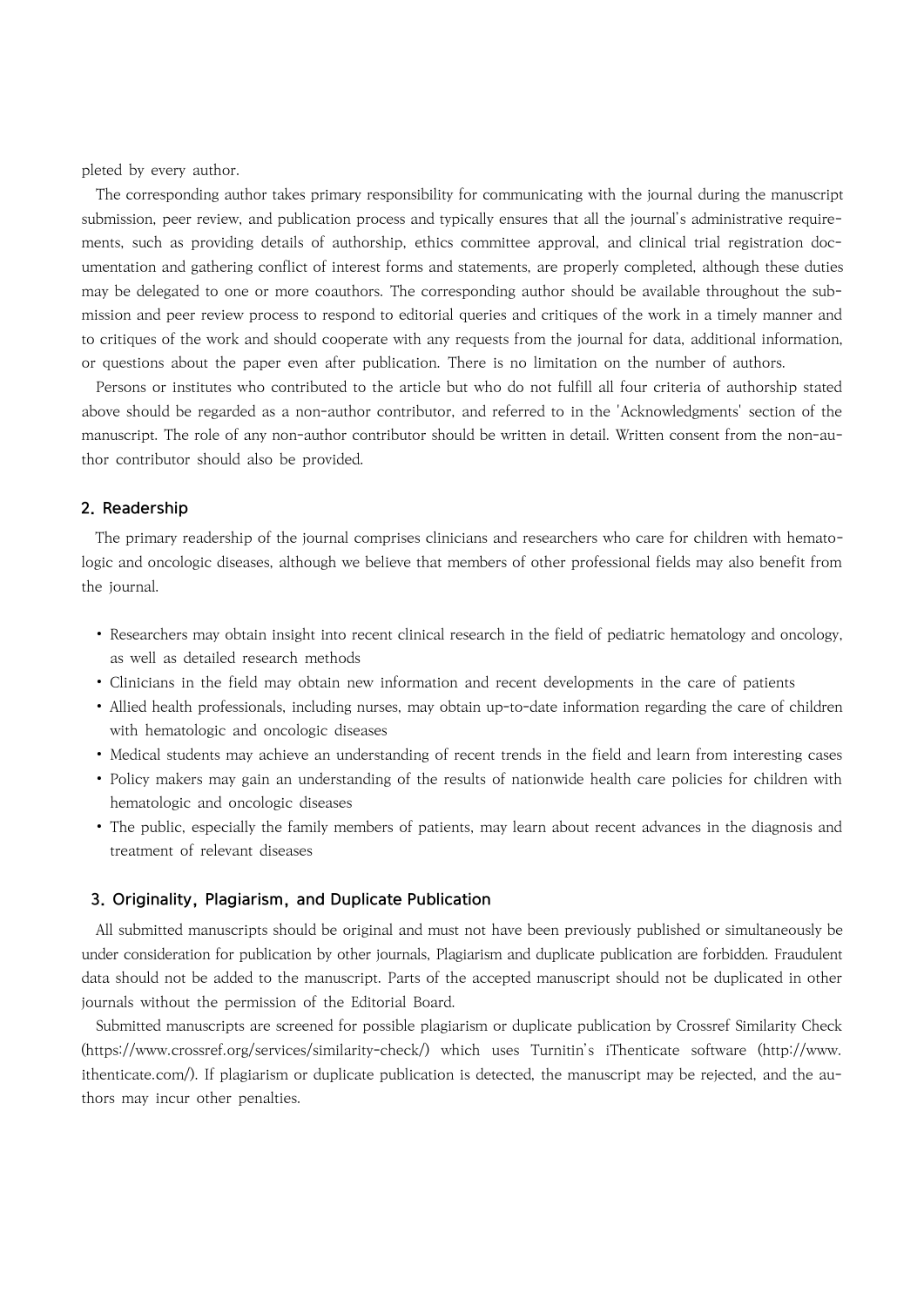# 4. Secondary Publication

It is possible to republish manuscripts if they satisfy the conditions of secondary publication of the ICMJE Recommendations (http://www.icmje.org/recommendations/).

# 5. Disclosure of Conflicts of Interest

Authors must inform the editor of any potential conflicts of interest that could influence the authors' interpretation of the data of the submitted article. Examples of potential conflicts of interest are financial or non-financial support from or connections to pharmaceutical companies, and political pressure from special interest groups, All funding sources supporting the work, and institutional or corporate affiliations of the authors, should be acknowledged in the title page.

# 6. Registration of Clinical Trial Research

It is recommended that any research that deals with a clinical trial should be registered with a primary national clinical trial registration site such as https://cris.nih.go.kr/cris, or other sites accredited by World Health Organization as listed at http://www.who.int/ictrp/en/ or the ICMJE (www.icmje.org).

# 7. Statement of Human and Animal Rights

All research based on humans must be conducted according to the principles expressed in the World Medical Association Declaration of Helsinki: Ethical Principles for Medical Research Involving Human Subjects (https:// www.wma.net/policies-post/wma-declaration-of-helsinki-ethical-principles-for-medical-research-involving-humansubjects/), and must be approved by authors' institutional review board (IRB). For original articles and case reports involving human subjects, authors must show IRB approval on submission. Any article that contains personal medical information, photographs, or images of identifiable patients requires the patient's explicit informed consent before publication.

Research based on animals must be approved by the Institutional Animal Care and Use Committee (IACUC) of the investigator's institution, and be done in accordance with the NIH Guide for the Care and Use of Laboratory Animals.

# 8. Guidelines on Gender Parity of Research Participants

In clinical research of human subjects, the sex or gender of research participants must be described accurately. All research must include both male and female participants; if any research is limited to a single gender, the scientific rationale for the research must be clear.

In cell or animal-based research, the source, certification status and biological characteristics of cell lines and animals must be shown. Researchers should also aim for gender parity in animal-based research.

# 9. Statement of Informed Consent and IRB Approval

Copies of written informed consent and institutional Review Board (IRB) approval for clinical research should be kept. If necessary, the editor or reviewers may request copies of these documents to resolve questions about IRB approval and study conduct.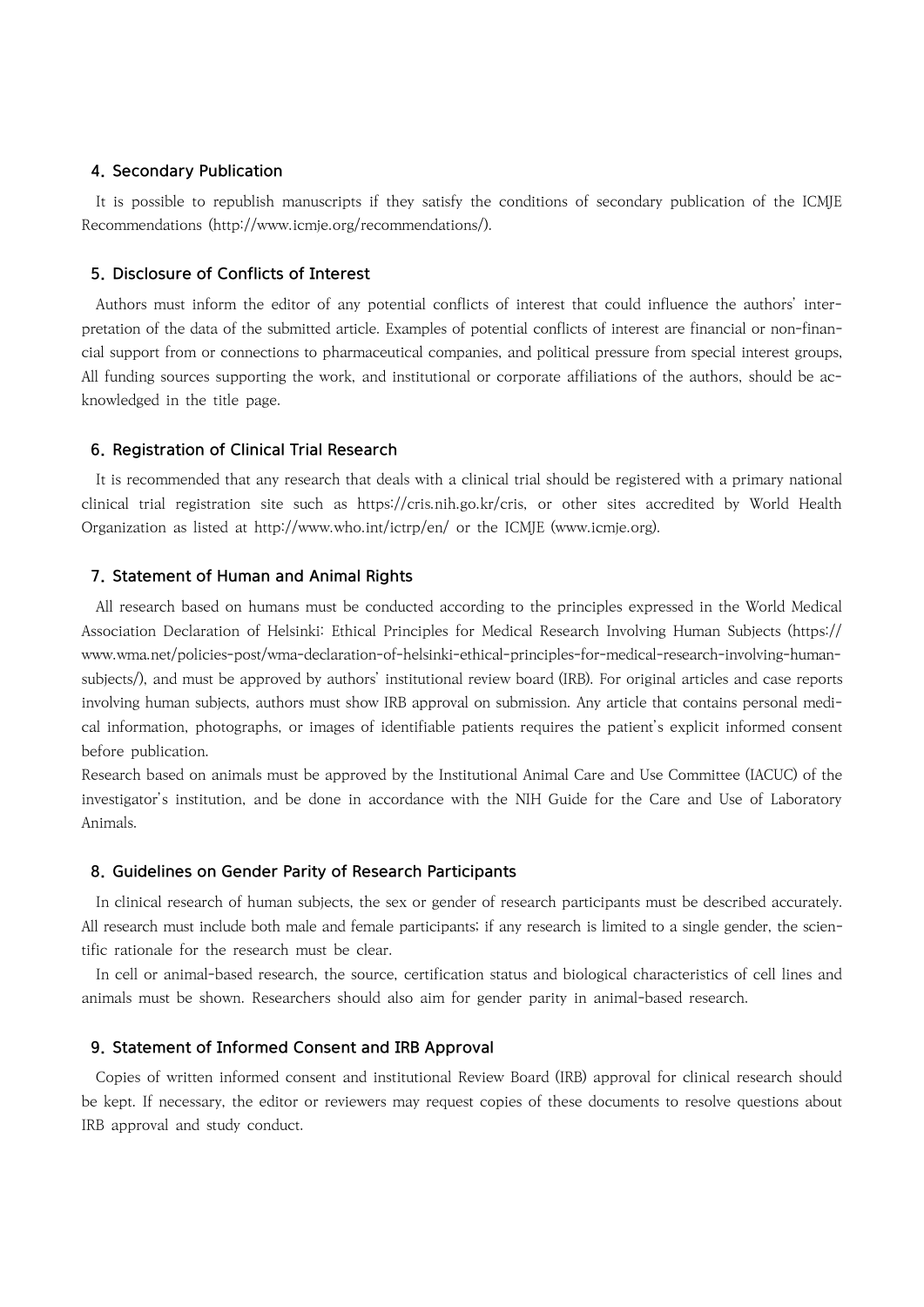# COPYRIGHTS, OPEN ACCESS POLICIES

# 1. Copyright

Copyright to all the published material is owned by the publisher, the Korean Society of Pediatric Hematology-Oncology (KSPHO). All authors should agree to the copyright transfer during the submission process. The corresponding author is responsible for submitting the Copyright Transfer Agreement to the Publisher.

## 2. Open Access policy

All articles of CPHO follow Open Access Policy and are distributed under the terms of the Creative Commons Attribution License (http://creativecommons.org/licenses/by-nc/4.0), which permits unrestricted non-commercial use, distribution, and reproduction in any medium, provided the original work is properly cited.

# PREPARATION OF MANUSCRIPT

#### 1. General Requirements

Manuscripts should be written in clear English, and submitted in the format of Microsoft Word. Manuscripts should be typed on A4 size, double-spaced, using font size of 12, with 3.0 cm margin on top, bottom, and left margins. All manuscript pages are to be numbered consecutively, beginning with the abstract as page 1. Neither the authors' names nor their institutions should appear on the manuscript pages. Heading should be in bold letters, and aligned in the center.

# 2. Reporting Guidelines for Specific Study Designs

It is recommended for authors to follow the reporting guidelines for the specific study design, such as randomized control study (ie, CONSORT: Consolidated Standards of Reporting Trials), study of diagnostic accuracy (ie, STARD: Standards for Reporting of Diagnostic Accuracy), meta-analyses and systematic reviews of randomized controlled trials (ie, PRISMA: Preferred Reporting Items of Systematic Reviews and Meta-Analysis), meta-analyses and systematic reviews of observational studies (ie, MOOSE: Meta-analysis of Observational Studies in Epidemiology), and observational studies (ie, STROBE: Strengthening the Reporting of Observational Studies in Epidemiology).

# 3. Types of Manuscripts

Original Article is a manuscript containing results of clinical, laboratory, or experimental investigations. Original article should be organized in the order of Title page, Abstract, Introduction, Materials and Methods, Discussion, Acknowledgments, References, Tables and Figures. Length is limited to 300 words of structured abstract with four subsections (background, methods, results, and conclusion), 3,500 words of body text and 40 references.

Review Article is usually solicited by the Editor-in-Chief. Authors who wish to submit an unsolicited review should contact the Editor-in-Chief. Topics of scientific consensus or remaining controversial may be dealt with in the review. Review article should be organized in the order of Title page, Abstract, Introduction, Body text, Conclusion, Acknowledgments, References, Tables, and Figures. Length is limited to 300 words of unstructured abstract, 5,000 words of body text, and 100 references.

Case Report is a manuscript containing descriptions of unusual and interesting cases. Case report should be organized in the order of Title page, Abstract, Introduction, Case report, Discussion, References, Tables, and Figures. Abstract should be unstructured and its length should not exceed 250 words. Length is limited to 1,500 words of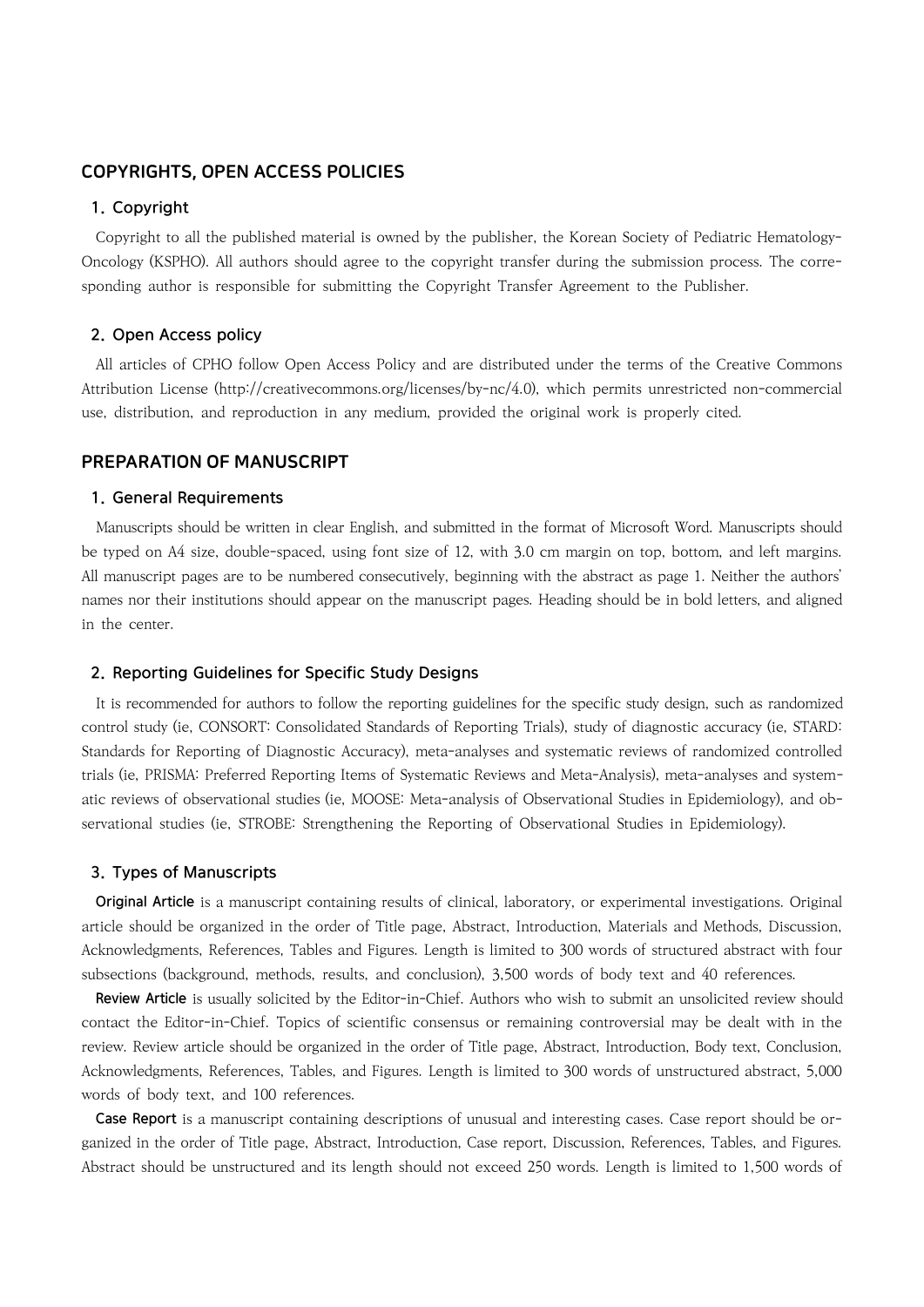body text, 15 references, and 4 images.

Editorial is usually written by the Editorial Board members. It focuses on articles presented in the corresponding issue. Length is limited to 1,200 words of body text and 40 references.

Letter to the Editor is a manuscript containing interesting cases or brief constructive comments on interesting topics in pediatric hematology and oncology. Letters may be edited by the Editorial Board. Corresponding author should be the first author. Length is limited to 1,500 words of body text and 10 references.

#### Summary of Article Type

|                       | Abstract & Keywords                                                            | Main text          | Figures (Including Videos) &<br><b>Tables</b> | References |
|-----------------------|--------------------------------------------------------------------------------|--------------------|-----------------------------------------------|------------|
| Original Article      | $\leq$ 300 words; structured; graphical<br>abstract optional but recommended   | $\leq$ 3,500 words | ≤7<br>2 or more recommended                   | $\leq 40$  |
| <b>Review Article</b> | $\leq$ 300 words; unstructured; graphical<br>abstract optional but recommended | $\leq 5,000$ words | Not limited<br>2 or more recommended          | $\leq 100$ |
| Case Report           | $\leq$ 250 words; unstructured                                                 | $\leq 1,500$ words | ≤5<br>2 or more recommended                   | $\leq$ 15  |
| Editorial             | N/A                                                                            | $\leq$ 1,200 words | $\leq$ 3                                      | $\leq 40$  |
| Letter to the Editor  | N/A                                                                            | $\leq 1,500$ words | ≤2                                            | $\leq 10$  |

#### 4. Structure of Manuscripts

## Title Page

Title page should carry the following information: 1) Title of the manuscript with no more than 20 words. Only the first letter of the first word of the title should be capitalized; 2) Author list with authors' full name, institutional affiliations, and open researcher and contributor ID (ORCID, http://orcid.org/). The author's academic degree should be omitted. The affiliation in each case should be indicated by superscript of Arabic numbers; 3) The name, mailing address, telephone and fax numbers, e-mail address, and ORCID of the corresponding author; 4) Sources of support in the form of grants, equipment, drugs, or all of these; 5) Running title of no more than 50 characters including spaces; 6) Word counts for the body text.

#### Abstract and Key Words

Abstract should be concise. The length of the abstract should not be more than 300 words in original articles and review articles, and 250 words in case reports. For original articles, abstract must be structured with four subsections: Background, Methods, Results, and Conclusion. For review articles and case reports, a non-structured abstract is applied. Three to six key words should be listed at the end on the Abstract page. For the selection of key words, refer to Medical Subject Headings (MeSH, http://www.nlm.nih.gov/mesh).

#### Graphical Abstract

 Although a graphical abstract is optional, its use is encouraged as it may increase readership of the article. The graphical abstract should summarize the contents of the article in a concise, pictorial form designed to capture the attention of a wide readership. Graphical abstracts should be submitted as a separate file in the online submission system. Image size: Please provide an image with a minimum of  $531 \times 1328$  pixels (h  $\times$ w) or proportionally larger. The image should be readable at a size of 6×11 cm using a regular screen resolution of 96 dpi. Preferred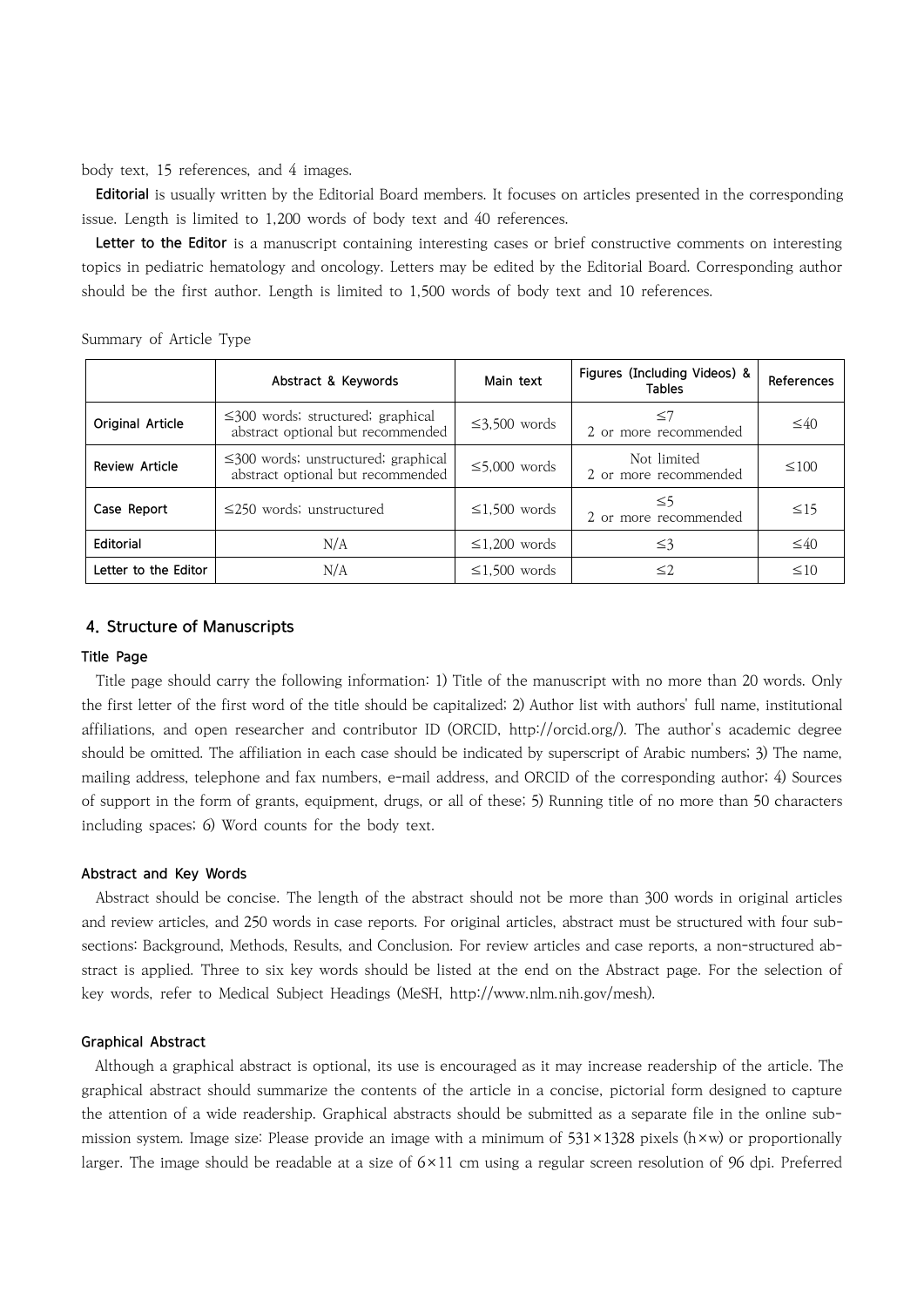file types: PPT, TIFF, JPEG, GIF, or EPS files. For questions on the graphical abstract, please contact journal@ cpho.or.kr.

#### Introduction

Introduction should describe the purpose of the article concisely and include relevant background information.

# Material and Methods

Authors should describe details of the study design, materials (subjects), and methods used in this order.

Clearly describe the selection of observational or experimental participants (healthy individuals or patients, including controls), including eligibility and exclusion criteria and a description of the source population. Because the relevance of such variables as age, sex, or ethnicity is not always known at the time of study design, researchers should aim for inclusion of representative populations into all study types and at a minimum provide descriptive data for these and other relevant demographic variables. Ensure correct use of the terms sex (when reporting biological factors) and gender (identity, psychosocial or cultural factors), and, unless inappropriate, report the sex and/or gender of study participants, the sex of animals or cells, and describe the methods used to determine sex and gender. If the study was done involving an exclusive population, for example in only one sex, authors should justify why, except in obvious cases (e.g., testicular leukemia). Authors should define how they determined race or ethnicity and justify their relevance. Authors should use neutral, precise, and respectful language to describe study participants and avoid the use of terminology that might stigmatize participants. In clinical research of human subjects, the sex or gender of research participants must be described accurately. All research must include both male and female participants; if any research is limited to a single gender, the scientific rationale for the research must be clear. In cell or animal-based research, the source, certification status and biological characteristics of cell lines and animals must be shown. Researchers should also aim for gender parity in animal-based research.

For experimental study, authors should describe the process in detail so that other researchers may replicate the experiment as closely as possible. The sources of special chemicals or reagents should be given along with the source location (name of company, city, state, and country). Machine and equipment should also be given their model name, city, state and country of manufacture in parenthesis. The statistical software program used should be described.

The study protocol must be approved by authors' Institutional Review Board (IRB). The animal study must be approved by the Institutional Animal Care and Use Committee (IACUC) of the investigator's institution.

#### Results

Results should be presented in logical sequence in the text, tables, and figures. Do not repeat all of the data in the tables or figures in the text but emphasize or summarize only the most important observations. Citation of tables and figures should be provided as Table 1 and Fig. 1.

#### Discussion

There should be an emphasis on the new and important aspects of the study. Do not repeat the results in detail or other information that is given in the Introduction or the Results section. Discuss according to the purpose of the study but avoid unqualified statements that are not adequately supported by the data. Limitation and further requirements may be described. Conclusion should be stated briefly in the last paragraph of the Discussion section.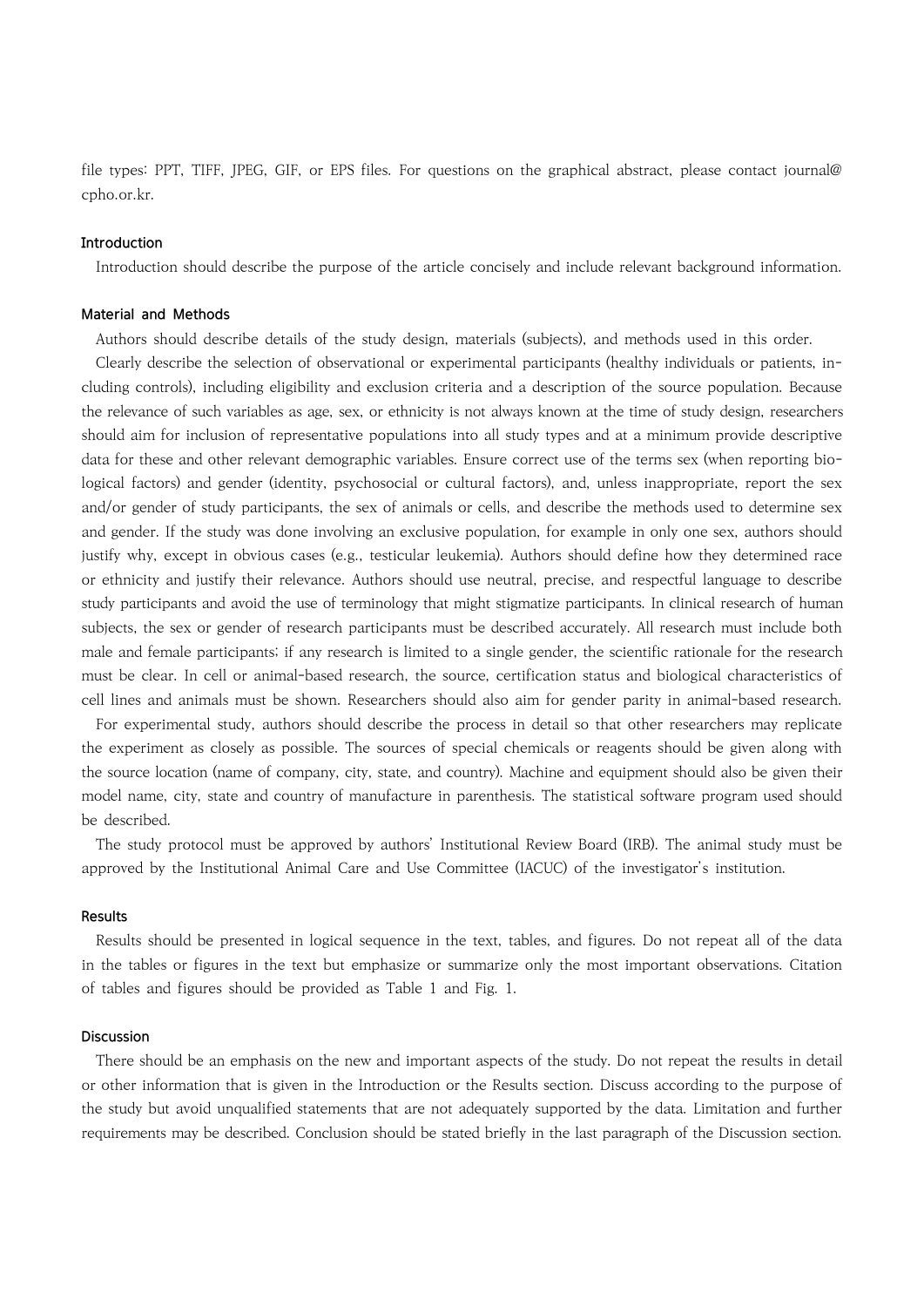# Acknowledgments

Persons or institutes who contributed to the article but not fulfilling all four criteria of authorship of ICMJE Recommendations (http://www.icmje.org/recommendations/) should be regarded as a non-author contributor, and referred to in the 'Acknowledgments' section of the manuscript. The role of any non-author contributor should be written in detail. Written consent from the non-author contributor should also be provided.

# References

References should be numbered consecutively in the order in which they are cited in the text. Each reference should be cited as [1], [1,4] or [5-8] at the end of the related phrases in the text. The number of references should not be more than 40 in Original Article, 100 in Review Article and 15 in Case Report.

The abbreviated journal title should be used according to the list of Journals Indexed for MEDLINE (http:// www.ncbi.nlm.nih.gov/nlmcatalog/journals) and the list of KoreaMed Journals (https://koreamed.org/journals). List all authors up to 6, but if more than 6, list the first 3 authors and add "et al." Numbered references to Abstracts of conferences, personal communications, unpublished data, or manuscripts either "in preparation" or "submitted for publication" are unacceptable. If essential, such material can be incorporated at the appropriate place in the text. We recommend the use of a tool such as EndNote for reference management and formatting. Follow the NEJM styles (https://www.nejm.org/author-center/new-manuscripts) shown in the examples below:

#### 1) Journal article

Suh WS, Cho MS, Lee JW, et al. Cytarabine monotherapy as bridging treatment for hematopoietic stem cell transplantation in children with juvenile myelomonocytic leukemia. Clin Pediatr Hematol Oncol 2012;19:92-9.

#### 2) Book

Lanzkowsky P. Manual of pediatric hematology and oncology. 5th ed. San Diego: Elsevier Academic Press, 2011;87-122. Ahn HS. Textbook of Pediatrics. 10th ed. Seoul: Mirae N Co, 2012;831-8.

#### 3) Book chapter

Margolin JF, Rabin KR, Steuber CP, Poplack DG. Acute lymphoblastic leukemia. In: Pizzo PA, Poplack DG, editors. Principles and practice of pediatric oncology. 6th ed. Philadelphia: Lippincott Williams & Wilkins, 2011;518-65.

#### 4) Website

Advisory Committee on Blood Safety and Availability. The 2007 national blood collection and utilization survey report. Washington, DC: Department of Health & Human Serviced, 2007. (Accessed July 1, 2011, at http://www.hhs.gov/ash/ bloodsafety/2007nbcus\_survey.pdf)

#### Tables

Tables must be cited in the order in which they appear in the text using Arabic numerals. Tables should have more than 4 rows and should not be over one page. All non-standard abbreviations should be explained in the footnotes, e.g., Abbreviations: NAIT, neonatal alloimmune thrombocytopenia; NA, not applicable. For special remarks, lower case letters in superscripts  $a$ ,  $b$ ,  $c$ ) ... should be used.

#### Figures

Color figures and pictures can be used when appropriate. Figures should be submitted as JPEG, TIFF, or Power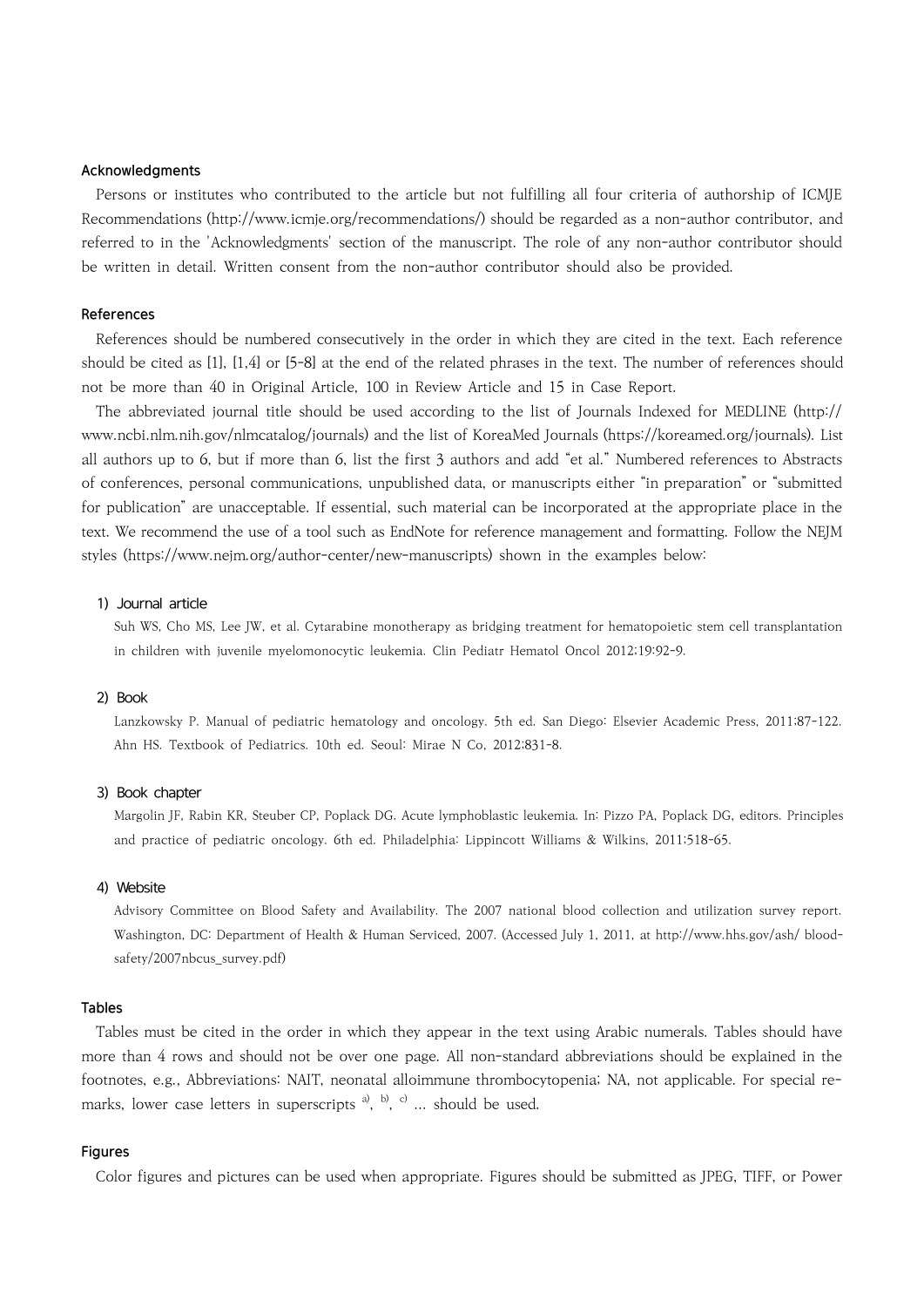point files. Photographs including radiographs, CT/MRI scans, and scanned images must have a resolution of at least 300 dpi. If one figure is composed of several photographs, each one of them should be identified alphabetically, i.e. (A), (B), (C), etc., with a corresponding legend. Photo files may be up to 10 MB in size. Figures should be numbered using Arabic numerals, i.e., Figure 1, Figure 2, etc., and cited in the manuscript as (Fig. 1), (Figs. 3A and 3B), etc. Explanatory figure legends should be provided in end of the manuscript.

Arrows should be included in radiographs or histology figures to point out areas of interest described in the figure legends below the figures.

 Inclusion of patient photographs as part of the manuscript requires the submission of a photo release form signed by the patient and/or guardians. The accompanying legend for the photograph should also specify that written consent from the patient and/or guardians was obtained for the submission and publication of the photograph.

#### General Text Style

- ∙ Nomenclatures: For medicine, use generic names. If a brand name should be used, insert it in parentheses after the generic name. Do not use the symbols  $^{\circledR}$  or  $^{\text{TM}}$  unless necessary. To make the articles more readable and informative, the name of genes, enzymes and microorganisms should be written in italics, e.g., BCR-ABL mutations, BCR-ABL kinase, N-myc gene, and E. coli.
- ∙ Statistical Expression: Mean and standard deviation should be described as mean±SD, also mean and standard error as mean±SE. P should be uppercase and italicized to indicate statistical significance.
- ∙ Units: SI units (International System of Units) should be used. Unit for volume is "L", instead of "l" to avoid confusion. Leave a space between number and units as 5 mmHg, but 5% or 36°C is permitted. (Council of Science Editors. Scientific style and format. The CSE manual for authors, editors, and publishers, 7th ed. Reston: The Council, 2006.)
- ∙ Numbers: In the text, numbers should be Arabic numerals, except when beginning a sentence. Numbers greater than 999 should have commas, e.g., 10,000.
- ∙ Abbreviations: When using abbreviations, define the abbreviation completely in parentheses at first mention. Do not use non-standard abbreviations in the Title. Common hematological, immunological, molecular, and chemical terms can be used without definition in the Title, Abstract, Text, Tables, and Figure legends, e.g., RBC, WBC, ALL, AML, CML, CLL, IgG, HLA, ELISA, AIDS, DNA, cDNA, RNA, mRNA, PCR, bp, kb, and kDa. Hb (hemoglobin) and Hct (hematocrit) can be used without definition except in the Title. Other common abbreviations may be used without definition in Tables, e.g., hr (hour), sec (second), min (minute), d (day), wk (week), mo (month), y (year), N (sample size), P (statistical significance), mL (milliliter), SD (standard deviation of the mean), and SE (standard error of the mean).

# ELECTRONIC SUBMISSION OF MANUSCRIPT

#### 1. Electronic Submission of Manuscript

Authors are requested to submit their manuscripts electronically by using the online submission system of CPHO (http://cpho.or.kr). The site will guide authors step by step through the submission process. Figure files should be uploaded and also embedded in the manuscript file for the convenience of reviewers. Authors, reviewers, and editors can send and receive all correspondences through this online submission system. All procedures after submission are informed to the first and corresponding authors. Contact the Editorial Office via e-mail for specific inquiries, such as request of letter of acceptance for publication, request of change of authors, or other related requests. And authors who are unable to submit via online should contact the Editorial Office.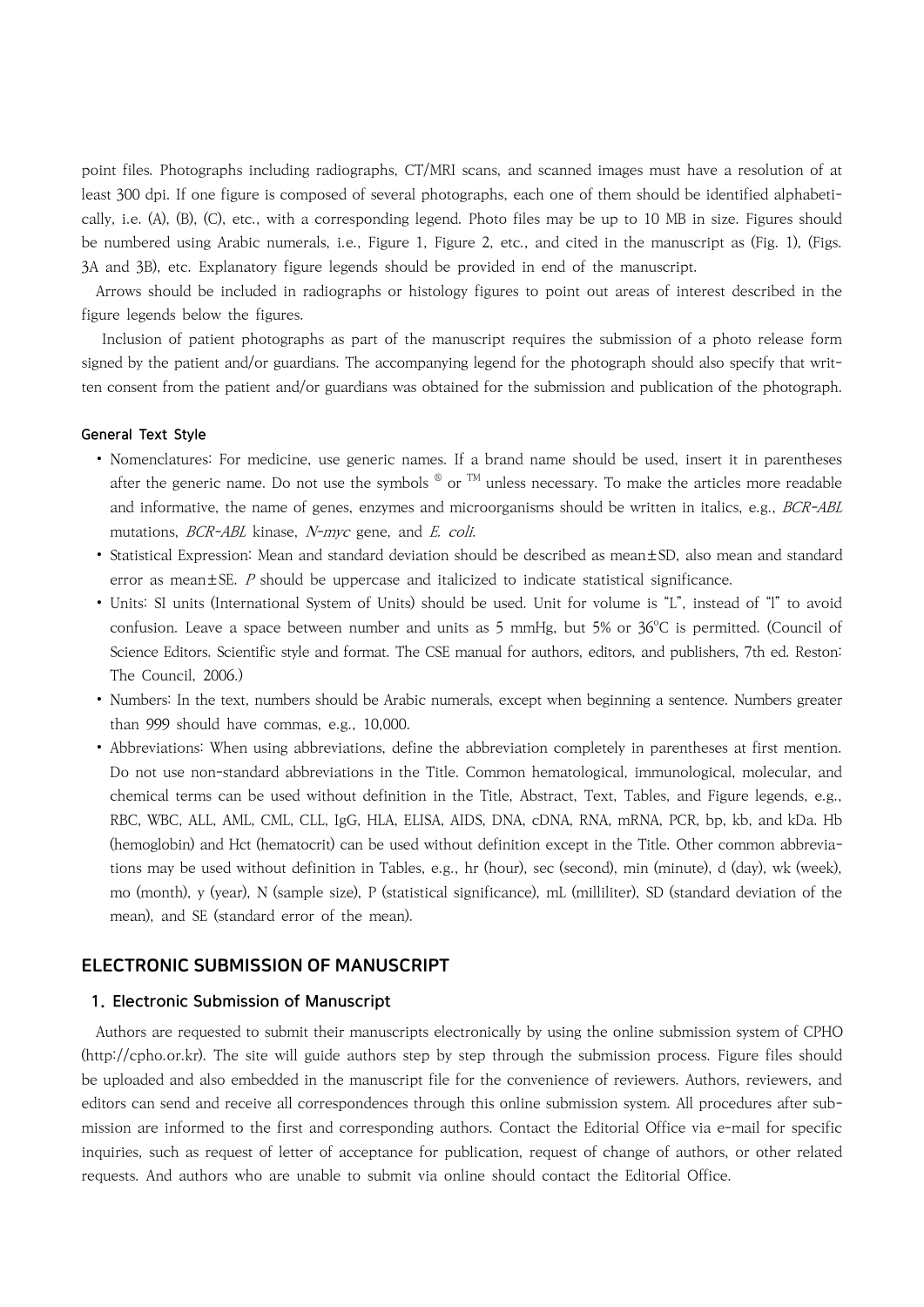# 2. Checklist for Authors

 You will be first requested to confirm the CPHO Checklist for Authors. Before submitting the new manuscript, please ensure every point listed in the CPHO Checklist for Authors (http://www.cpho.or.kr/authors/sub01.html) has been addressed.

# PEER REVIEW PROCESS

# 1. Review Process

 Clinical Pediatric Hematology-Oncology (Clin Pediatr Hematol Oncol, CPHO) is a double-blind peer-reviewed open access journal. CPHO reviews all manuscripts received. All submitted manuscripts are first screened upon arrival for possible plagiarism or duplicate publication by Crossref Similarity Check (https://www.crossref.org/services/similarity-check/) which uses Turnitin's iThenticate software (http://www.ithenticate.com/) upon arrival, and reviewed for its format by the manuscript editor. After the screening, the Editor-in-Chief sends the manuscript to an Associate Editor of the relevant field. The Associate Editor reviews and sends the manuscript to two peer reviewers in the corresponding field and the English Editor. In addition, if deemed necessary, a review of the manuscript's statistics may be requested to the Statistical Editor. The assigned reviewers can accept or reject the review request. Once the reviewers accept the request, they should submit their decision and comments on the manuscript within 2 weeks. Authors' names and affiliations are removed during peer review.

 On the basis of the comments of the reviewers, the assigned Associate Editor primarily determines whether the article is acceptable or not. A decision is made as "acceptance", "minor revision", "major revision" or "rejection". The acceptance criteria for all papers are based on the quality and the originality of the research and its clinical and scientific significance. Acceptance of the manuscript is decided on the basis of the comments and the recommended decision of the reviewers. The authors can check comments and results of the peer review on the online system. The corresponding author will be contacted for revision by e-mail. After revising the manuscript, the corresponding author should submit the revised manuscript online with a reply describing the alterations that have been made in response to the reviewers' comments item by item. Failure to resubmit the revised manuscript within 60 days is regarded as a withdrawal.

 Based on the opinion of the Associate Editors, the Editor-in-Chief will make a final decision on acceptance for publication or rejection for publication of the finally revised manuscripts. The Editor-in-Chief can request any further corrections or revisions if necessary. The final decision on acceptance for publication or rejection for publication will be forwarded to the corresponding author from the Editorial Office by e-mail. After acceptance, the final version of the manuscript should be submitted within 1 week of the request. The order of publication is the duty of the Editor-in-Chief. Any errors discovered in the articles after publication should be notified to the Editorial Office and be inserted in Erratum.

#### 2. Appeals of Decision

 Any appeal against the editorial decision must be made within 2 weeks of the date on the decision letter. Authors who wish to appeal a decision should contact the Editor-in-Chief, explaining in detail their reasons for the appeal. All appeals will be discussed with at least one other associate editor. If the associate editor(s) does not agree, the appeal will be discussed at a full editorial meeting. CPHO does not consider second appeals.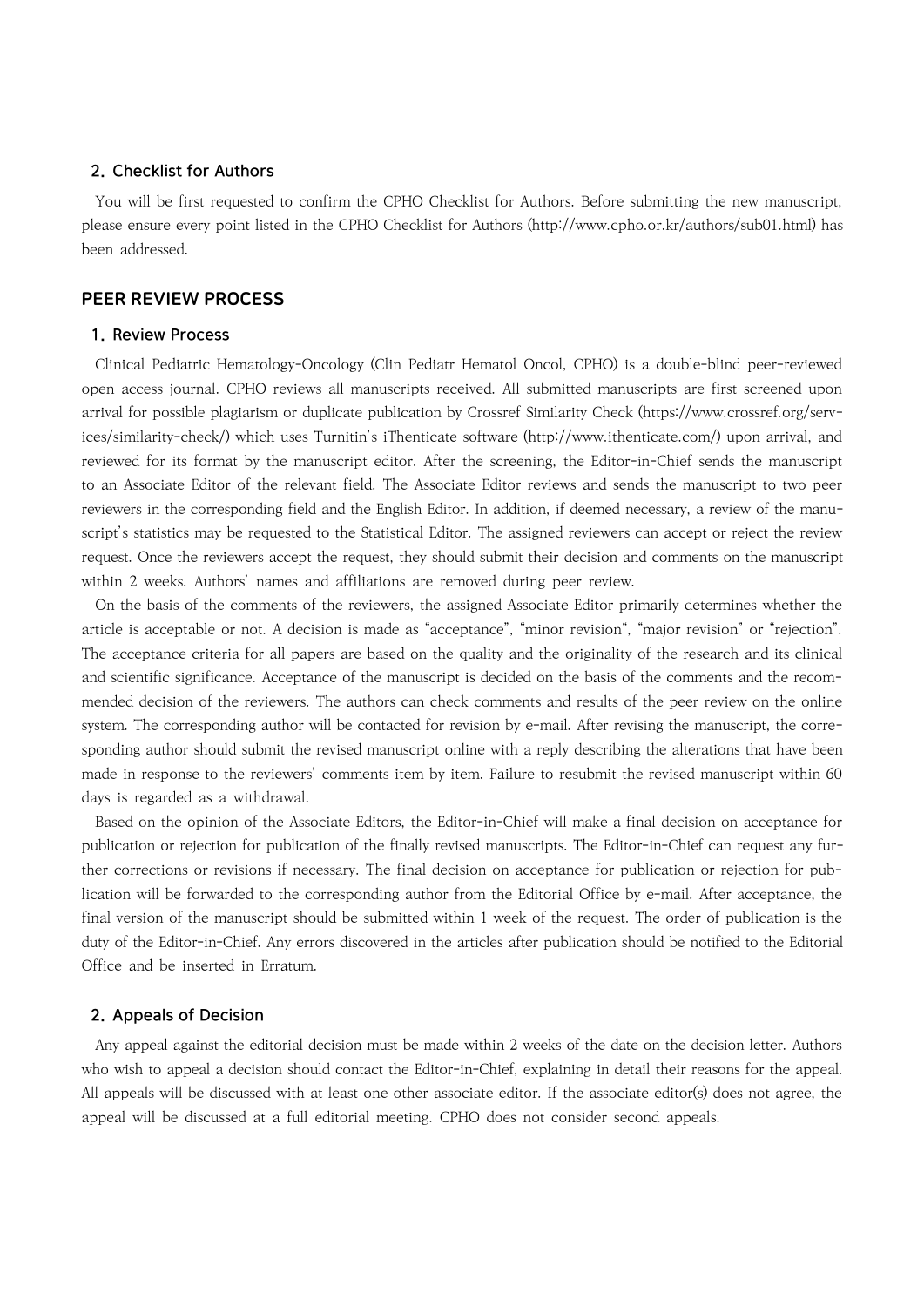# MANUSCRIPTS ACCEPTED FOR PUBLICATION

## 1. Final version

 After the article has been accepted for publication, the author(s) should submit the final version of the manuscript within 1 week of the request. The names and affiliations of the authors should be double-checked and if the originally submitted image files were of poor resolution, higher resolution image files should be submitted at this time. The EPS, JPG, PPT, or TIF formats are the preferred digital files for photographic images. Symbols (e.g., circles, triangles, squares), letters (e.g., words, abbreviations), and numbers should be large enough to be legible even after reduction to the journal's column widths. All symbols must be defined in the figure captions. If references, tables, or figures are moved, added, or deleted during the revision process, renumber them to reflect the changes so that all tables, references, and figures are cited in numeric order.

#### 2. Manuscript Corrections

 Before publication, the manuscript editor will correct the manuscript such that it meets the standard publication format. The author(s) must respond within 2 days when the manuscript editor contacts the author for revisions. If the response is delayed, the manuscript's publication may be postponed to the next issue.

#### 3. Gallery Proof

The author(s) will receive the final version of the manuscript as a PDF file. Upon receipt, within 2 days, the editorial office (or printing office) must be notified of any errors found in the file within 2 days. Any errors found after this time are the responsibility of the author(s) and will have to be corrected as an erratum.

#### 4. Errata, Corrigenda

 For correcting errors in published articles, the corresponding author should contact the Journal's Editorial Office with a detailed description of the correction. Corrections that profoundly affect the interpretation or the conclusions of the article will be reviewed by the Editors. Corrections will be published as Corrigenda (corrections of authors'errors) or Errata (corrections of publisher's errors) in a later issue of the Journal.

# PUBLICATION PAGE CHARGES

There are no charges for the article submission or article processing for publication. All costs for the publication process are supported by the Publisher.

# CONTACT INFORMATION

The Editorial Office of Clinical Pediatric Hematology-Oncology (CPHO) King's Garden Officetel 2-220 24, Sajik-ro 8-gil, Jongno-gu, Seoul 03174, Korea Phone: +82-2-516-6581, Fax: +82-2-516-6582 Editorial Office E-mail: journal@cpho.or.kr

#### Publisher

The Korean Society of Pediatric Hematology-Oncology